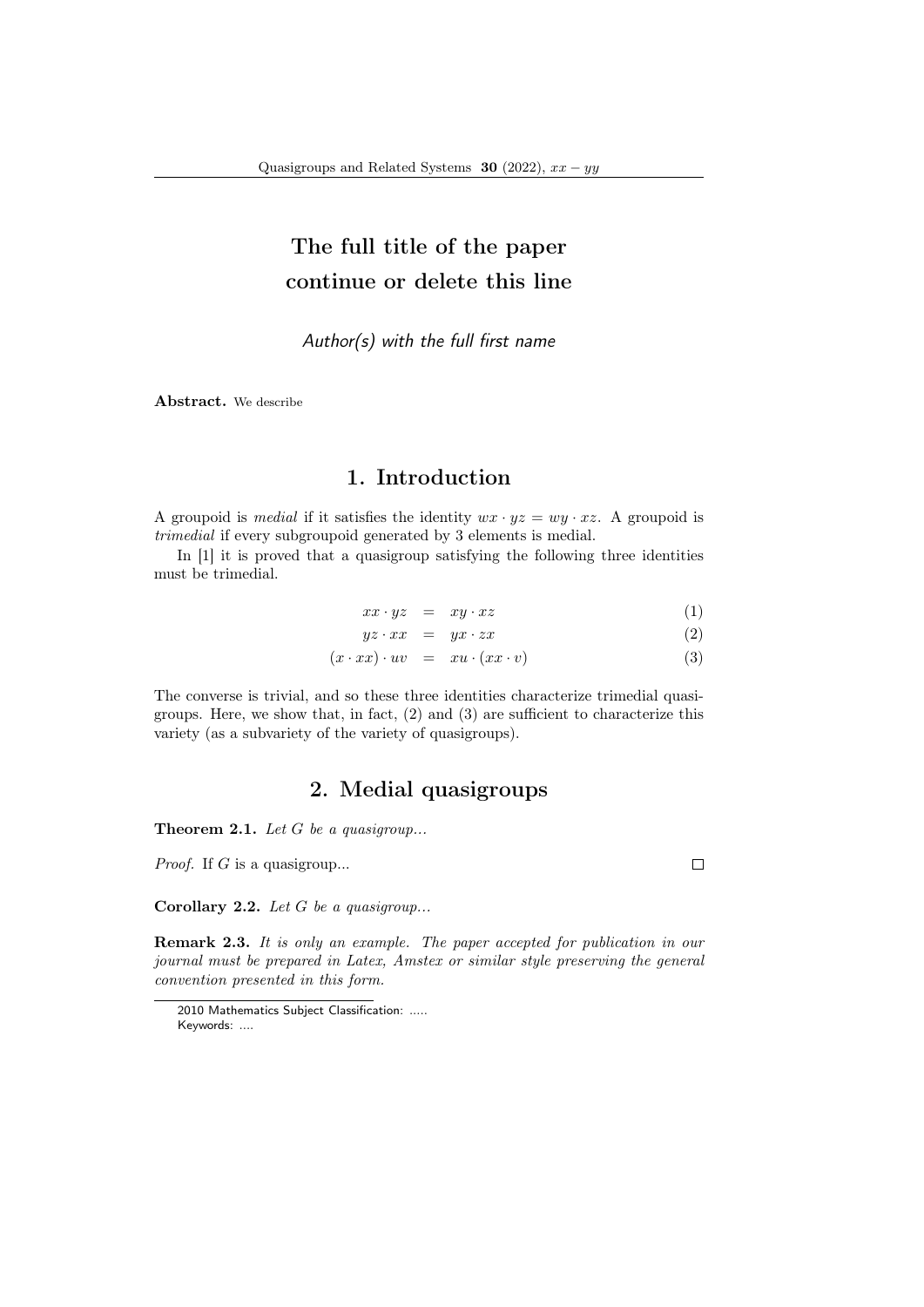## References

[1] T. Kepka, Structure of triabelian quasigroups, Comment. Math. Univ. Carolin. 17  $(1976)$ , no. 2,  $229 - 240$ .

Full address, for example Faculty of Pure and Applied Mathematics Wroclaw University of Sience and Technology Wyb. Wyspianskiego 27 50-370 Wrocław Poland E-mail: wieslaw.dudek@pwr.edu.pl